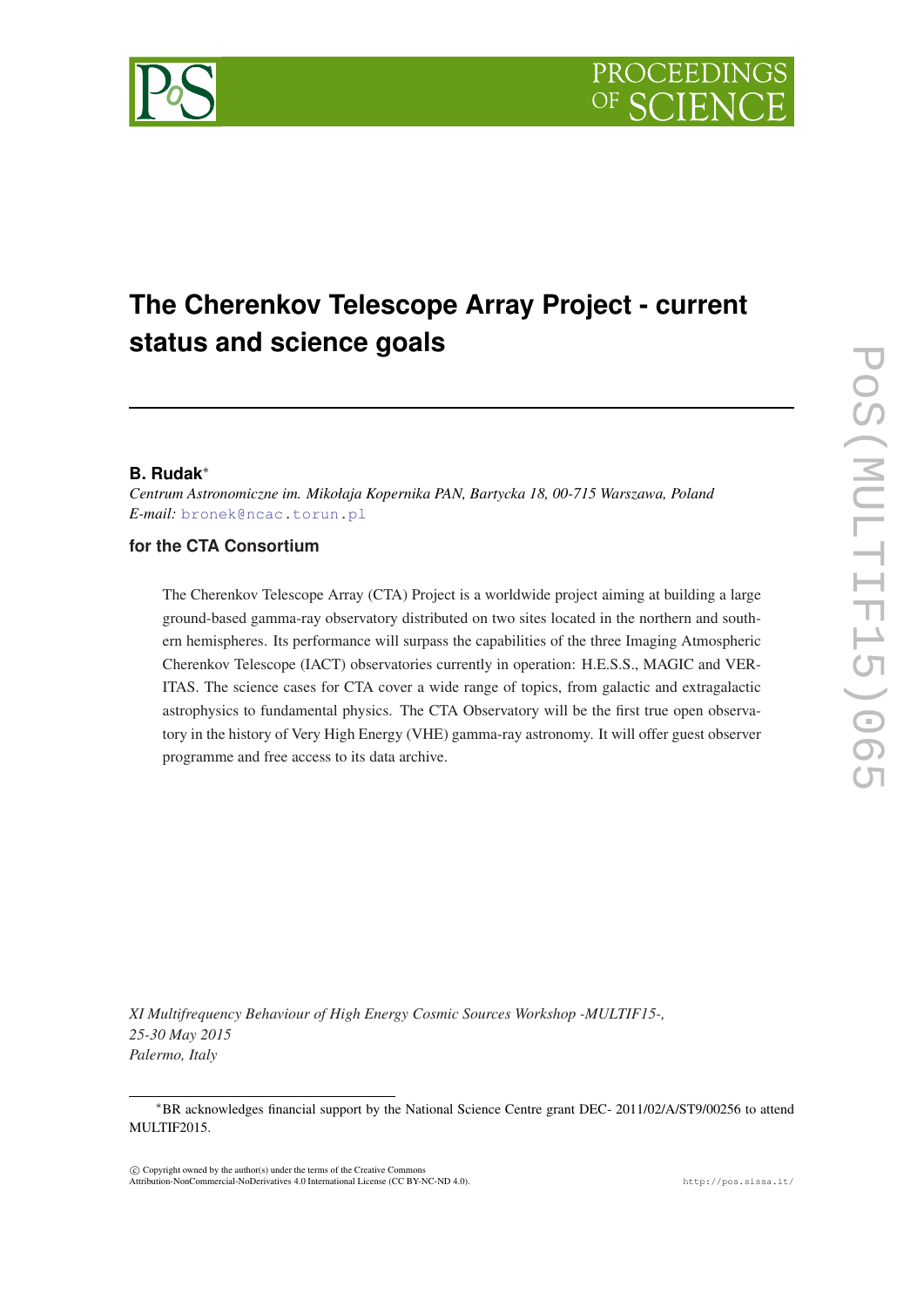### 1. Introduction

The CTA project<sup>1</sup> is an initiative to build the next generation ground-based very high energy gamma-ray observatory. The sensitivity of CTA will be better by a factor of up to 10 over the whole energy range covered by H.E.S.S., MAGIC and VERITAS. Moreover, the accessible energy range will be extended, and the angular and energy resolutions will be significantly improved [\[1\]](#page-5-0). Very High Energy astronomy will gain a powerful instrument to study the gamma-ray sky. CTA is expected to discover around 1000 sources - a substantial progress with respect to 163 VHE sources known in 2015 according to TeVCat<sup>2</sup>. The project is realized by an international collaboration - the CTA Consortium, consisting of 32 member countries, with 1270 participants (scientists, engineers and students) from 192 institutes.

The year 2015 marks an important step in the CTA project timeline. Firstly, decisions about site locations of CTA in the south and the north were made and negotiations are now under way with Chile and Spain. Secondly, Key Science Projects (KSPs) and related programmes had been formulated and presented along with detailed technical requirements for external reviews.

#### 2. Science drivers and requirements

Three basic science drivers of the CTA project are:

1) Origin of Cosmic Rays. It includes studies of particle accelerators in SNR, PWN, pulsars and micro-QSOs as well as related phenomena - massive SFR and starburst galaxies.

2) Black hole particle accelerators. It includes studies of blazars, radio-galaxies, AGN, GRB as well as of extragalactic background light (EBL), galaxy clusters and cosmic magnetism.

3) Fundamental Physics. It includes search for annihilation signatures of Weakly Interacting Massive Particles (WIMPs) as dark matter particles (DM), search for axion-like particles and testing Lorentz Invariance Violation (LIV).

The following performance capabilities of CTA have been foreseen to address these topics: high sensitivity, with three orders of magnitude of the dynamic range in flux (max,min); wide energy range, from 20 GeV to 100s of TeV (from pulsars, AGN and Cosmology to Pevatrons), see Fig[1](#page-2-0); energy resolution 10-15% (spectral lines, shapes of non-thermal continuum at cutoffs); angular resolution, up to 0.02 deg, with 10"-20" of source localization (morphology); time resolution superior to Fermi-LAT (flares, GRB, other-short time events), see Fi[g3;](#page-4-0) rapid slewing ∼ 20 seconds (as above); large field of view, up to  $\sim$  8 degree (surveys and serendipitous discoveries of AGN, GRB); surveying capabilities - full-sky survey at  $O(1\%)$  Crab in  $\sim 1$  year; monitoring capabilities - possible use of sub-arrays for monitoring of AGN.

#### 3. The CTA Observatory (CTAO) and timeline towards it

CTAO will be located on two sites, one in each hemisphere, with a full sky coverage at 20-30 deg N, S. In the south one site has been selected to start negotiations for an agreement to host CTAO in Armazones (ESO/Chile). In the north similar negotiations will start concerning La Palma (Spain). The southern array will consist of 4 Large Size Telescopes (LSTs, parabolic, 23 m diameter) , 25 Medium Size Telescopes (MSTs, Davies-Cotton design, 12 m diameter), about 70 Small

<sup>1</sup>www.cta-observatory.org

<sup>2</sup>tevcat.uchicago.edu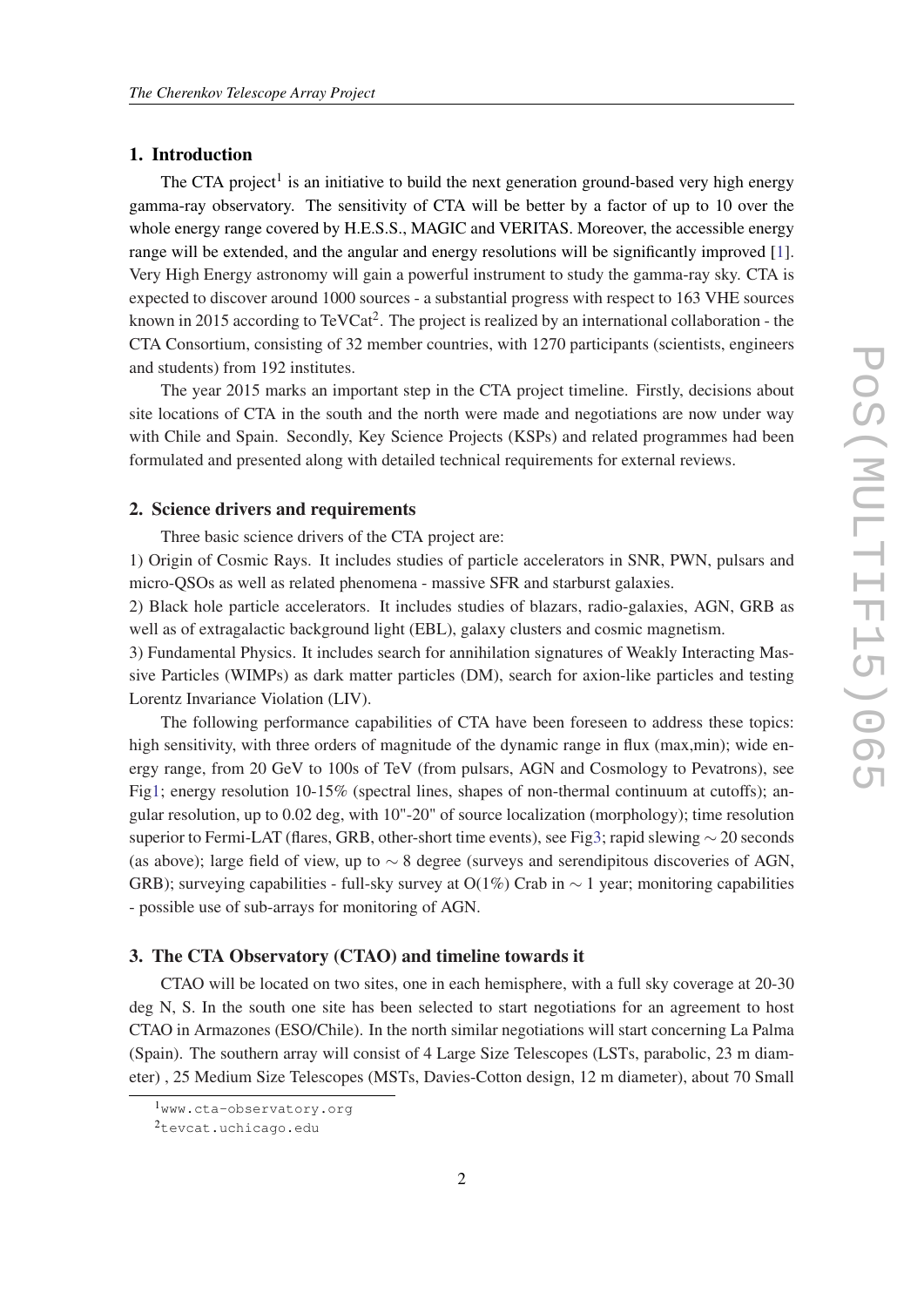<span id="page-2-0"></span>

Figure 1: Differential sensitivity (with the criterium of at least 5 sigma C.L. for each of five bins per energy decade) for a point-like source of the CTA candidate arrays in North and South (50 hours of observation) [[9\]](#page-5-0). The sensitivity and the time of observations of other existing gamma-ray observatories are shown for comparison.

Size Telescopes (SSTs, 4 m diameter, both with Davies-Cotton and dual-mirror Schwarzschild-Couder optical systems), and probably 25 MSTs with Schwarzschild-Couder system. The array will cover about 10 km<sup>2</sup> area. In the north the location has been chosen at Obs. Roque de Muchachos (La Palma, Spain) at 2200 m asl. It will consist of 4 LSTs and 15 MSTs, covering an area of  $\sim 1 \text{km}^2$ . LSTs will be sensitive below  $\sim 200$  GeV, reaching a low-energy threshold around 20 GeV, MSTs will cover the core energy domain while SSTs will be sensitive from a few TeV to over 100 TeV (see [\[12](#page-5-0)], [[3](#page-5-0)] and [\[10](#page-5-0)] for details). Three different sizes ensure that the southern array will be sensitive in a wide energy range. A justification for such preference of the South is that the inner Galaxy and the Galactic Centre belong to the most attractive targets in the VHE sky.

The project started with the Design Phase (between 2008 and 2010) focused on proposals for array layouts, telescope design and science drivers. Then the Preparatory Phase followed (2011 - 2014) with the development of telescope and component prototypes as well as science performance modeling. In March 2014, CTA Observatory GmbH was created (based on German law) as the legal framework for site negotiations and production phase. Site selection has been completed in 2015 (two sites to cover full sky at ∼25-28 deg N, S). Technical Design Report was submitted in 2015 for critical review by Science and Technical Advisory Committee. In the years 2016 - 2017 pre-production phase will start and the first precursors will be installed. Production phase will then follow from 2018 to 2023.

#### 4. CTA Science Core Programme

The core programme for CTAO proposed by the Consortium covers astrophysics, cosmology and some topics of Fundamental Physics. It consists of Dark Matter Programme and 9 Key Science Projects (KSPs):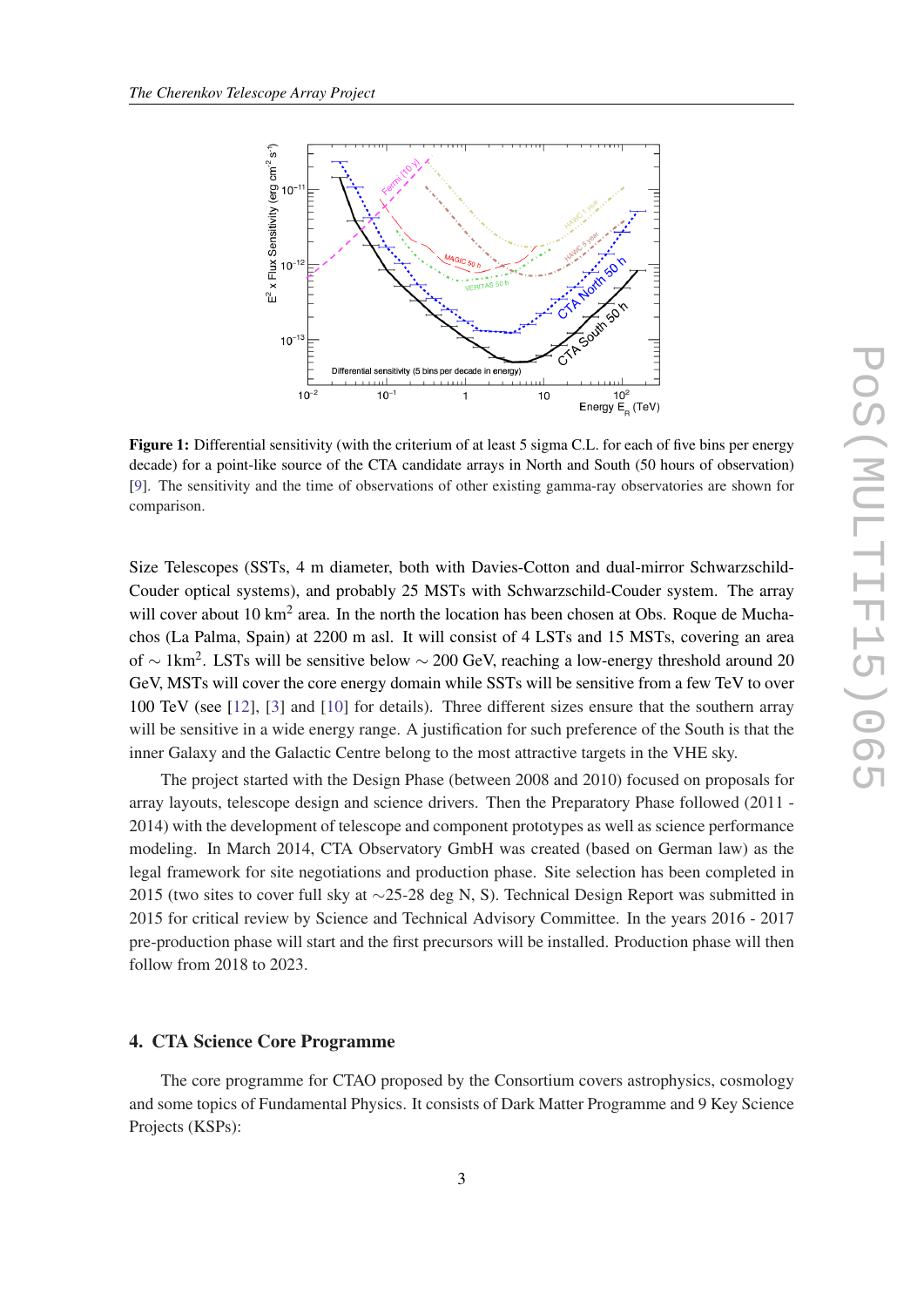| - Galactic Centre,      | - Galactic Plane Survey,                          | - Large Magellanic Cloud Survey, |
|-------------------------|---------------------------------------------------|----------------------------------|
| - Extragalactic Survey, | - Transients,                                     | - Cosmic Ray PeVatrons,          |
| - Star Forming Systems, | - Active Galactic Nuclei, - Clusters of Galaxies. |                                  |

Three KSPs are devoted to surveys taking advantage of the CTA properties suitable for such projects, as mentioned in Sect.2. In particular, Galactic Plane Survey (GPS) will be a legacy project, expected to discover several hundreds sources, some of them of new types (hence its synergy with Cosmic Ray PeVatrons). Significant increase in the number of PWN and SNR is guaranteed and population studies of both types of sources will gain new quality (MC simulations predict that horizon of detectability in both cases will be ∼20kpc - entire Galaxy). Entire plane will be surveyed to the level of 3.8mCrab, but with inner part studied down to 1.8mCrab (Fig.2). It will be an ideal



Figure 2: Point-source sensitivities in GPS expected in the ten-year program of the GPS KSP. The surveyed plane will be ∼10 degrees wide (in Gal latitudes) and the survey will be down to the limits given in mCrab unit on top of the GP (various regions are colour coded). The grey shapes depict the Fermi Bubbles.

starting point for specific detailed studies of Galactic sources, like e.g. parts of Galactic Bulge, radio spurs, base of Fermi bubbles and Kepler SNR.

Cosmic Ray PeVatrons KSP should find and unveil the nature of hadronic particle acceleration sites. Ultrarelativistic hadrons (mostly protons) should reach there a total energy per particle of the order of PeV in order to explain the origin of Cosmic Rays below the CR spectral knee. CTA will probe cosmic ray physics in Galactic as well as extragalactic environments.

CTA will be suitable for observing short-timescale events (transients) like GRBs, blazar flarings (see Fig[.3\)](#page-4-0). Observations of blazar variability at sub-minute scale will surpass current results [[11\]](#page-5-0). At even shorter time scales - down to several seconds - CTA will probe e.g. VHE emitting regions very close to the jet formation sites in blazars.

#### 4.1 Dark Matter and Fundamental Physics Programme

Indirect DM particle searches will be carried out around the Galactic Centre and in dwarf satellites of the Galaxy. CTA will look for signatures of WIMPs as candidate particles for DM mainly as spectral continuum gamma-ray features, and to lesser extent - spectral lines [\[4\]](#page-5-0). CTA has good prospects for testing WIMP models with cross section values of the level of thermal relic cross section and mass above 200 GeV (see Fig [4\)](#page-4-0). Moreover, axion-like particle searches are planned, where conversion of gamma-rays to/from axion-like particles can create distinctive features in the spectra of gamma-ray sources and/or increase transparency of the universe by reducing the EBL absorption [[5\]](#page-5-0). Testing of Lorentz invariance violations will also be part of the Programme [\[6\]](#page-5-0), [\[7\]](#page-5-0).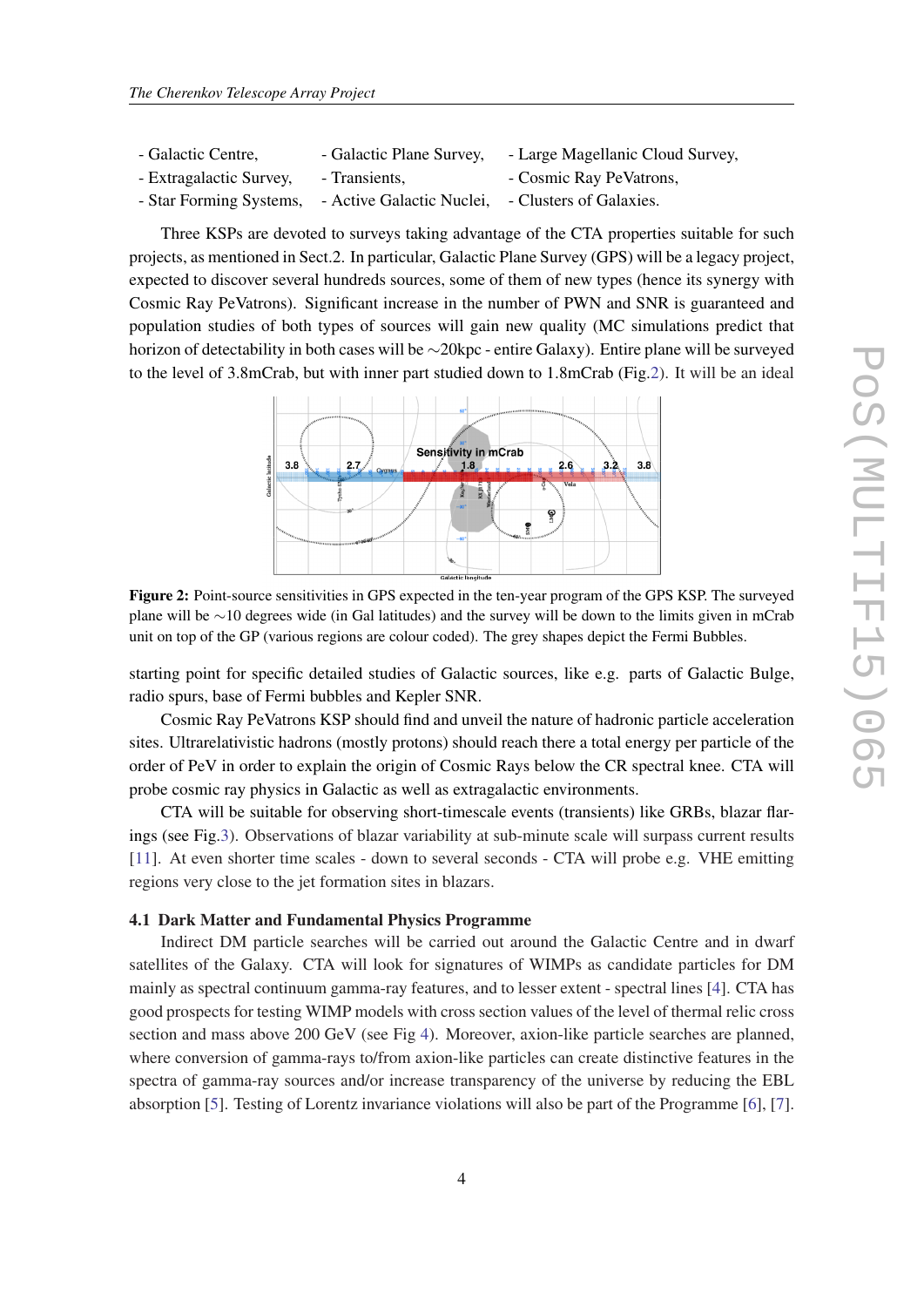<span id="page-4-0"></span>

panel - A flare from PKS 2155-304 as detected with the HESS telescopes (July 28, 2006); the data are binned in one minute intervals [[2\]](#page-5-0). Bottom panel - Simulated CTA lightcurve of the 2006 flare, after extension of the red noise to high frequencies was applied (hence new peaks - 2nd and 4th - generated); the data are binned in 7.5 sec intervals [[11\]](#page-5-0).



Figure 4: CTA sensitivity to a WIMP annihilation signature as a function of WIMP mass. The dashed horizontal line indicates the likely 'thermal relic' cross-section for a WIMP in the Big Bang universe.



Figure 5: Logical model of CTA data flow.